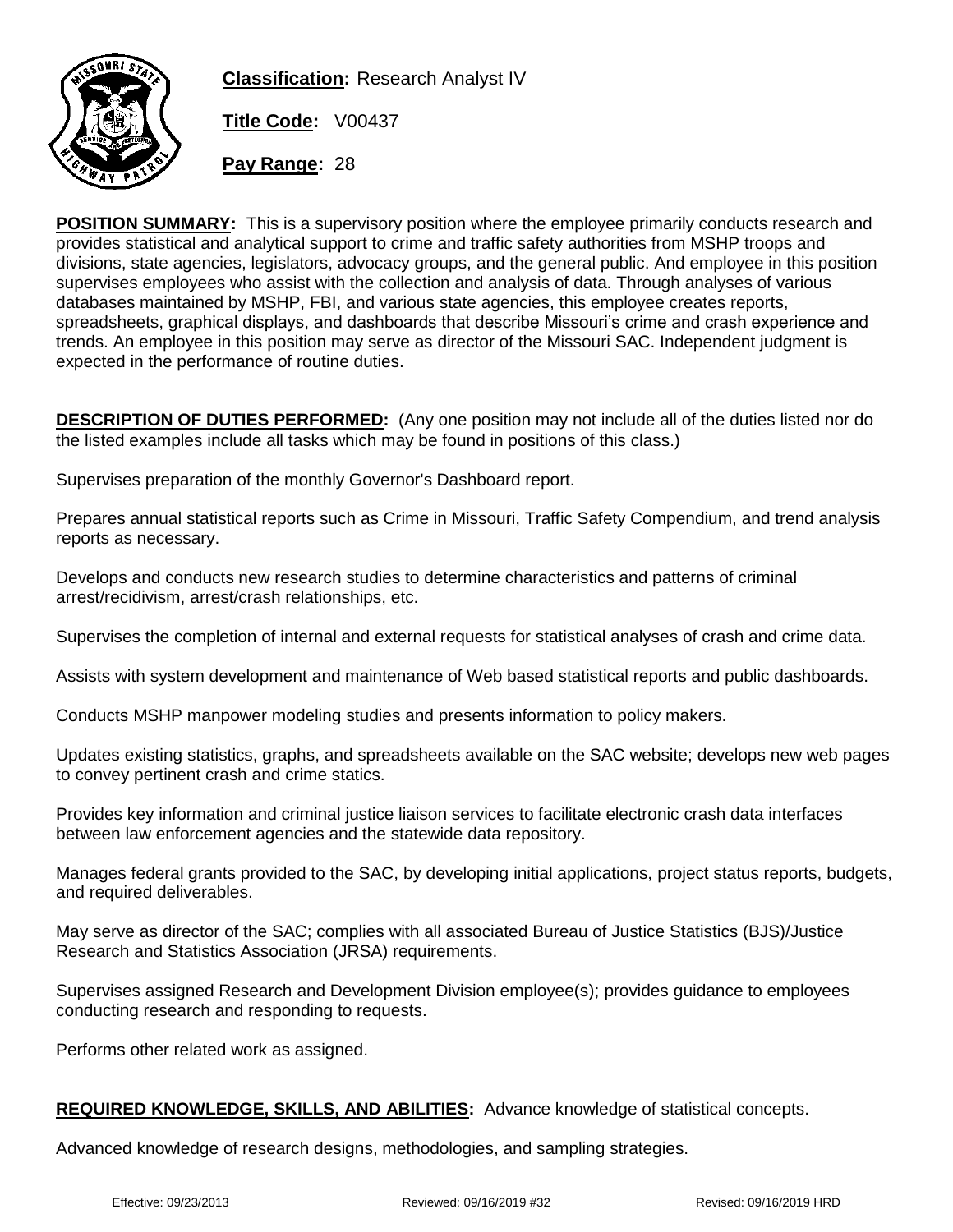## **Classification:** Research Analyst IV **Page 2**

Advanced knowledge of computer word processing, spreadsheet, presentation, and graphics software.

Advanced knowledge of criminal justice system and associated information systems.

Advanced knowledge of grant administration, budgeting, and report writing.

Knowledge of the basic principles and practices of supervisory and management techniques. Possess written communication skills for reports, documentation, and correspondence.

Possess verbal communication skills for telephone conversations, emails, and meetings.

Possess advanced analytical and interpretative skills to relate crash or crime data collection forms, specifications, and code files.

Ability to research topics via Internet and academic database searches with a high degree of resourcefulness.

Ability to communicate well with individuals having many levels of technical knowledge.

Ability to work on many tasks simultaneously, while maintaining good organizational skills. Ability to work independently.

Ability to handle restricted and confidential information in a professional manner and maintain the information as such.

Ability to operate basic office equipment.

Ability to communicate in English clearly and concisely, both orally and in writing. Ability to establish and maintain harmonious working relations with others.

Ability to work with material that may be of a sexual nature relating to criminal activity (e.g., written material, photographs, and/or verbal language, etc.).

Ability to work hours as assigned.

**MINIMUM EXPERIENCE AND EDUCATION REQUIRED:** (The following represents the minimum qualifications used to accept applicants, provided that equivalent substitution will be permitted in case of deficiencies in either experience or education.)

Possess a four-year degree in Mathematics, Statistics, Criminal Justice, or related field. College coursework must include at least three credit hours in statistics.

AND

Two years as a Research Analyst III or comparable experience.

Experience in the following areas is highly desirable: project management, research methodology, statistical analysis through the use of tools such as STATA, SPSS, R, GIS, and data querying tools such as SQL Server Reporting Services (SSRS).

**FLSA STATUS:** Non-Exempt